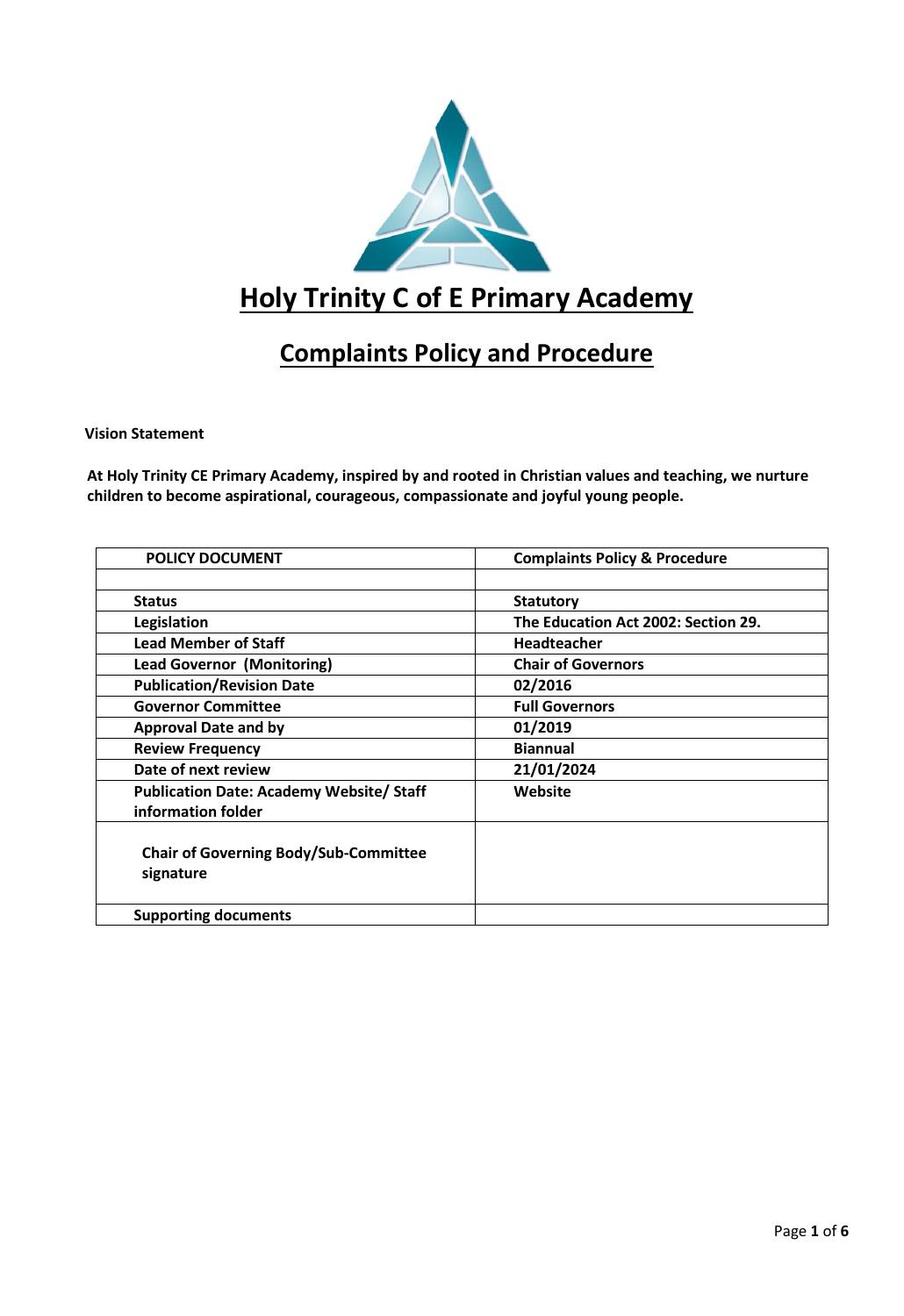#### **Contents**

| 1.0 |  |
|-----|--|
| 2.0 |  |
| 3.0 |  |
| 4.0 |  |
| 5.0 |  |
| 6.0 |  |
| 7.0 |  |
| 8.0 |  |
| 9.0 |  |
|     |  |
|     |  |

# <span id="page-1-0"></span>1.0 **Introduction**

1.1 All schools are required, by Section 29 of the 2002 Education Act, to establish a complaints procedure and to publicise that procedure.

#### <span id="page-1-1"></span>**2.0 Scope of the Procedure**

- 2.1 This procedure covers all complaints against the school by external persons/parties which do not have an alternative statutory avenue of appeal or complaint, i.e. admissions, exclusions, delivery of National Curriculum, some safeguarding children issues, provision of collective worship and religious education and SEN assessments.
- 2.2 Where complaints make allegations of misconduct against members of staff this procedure may be superseded by use of the staff disciplinary procedure or other appropriate staffing procedure.
- 2.3 Employees of the academy cannot use this procedure but, where necessary, should raise concerns via the appropriate staffing procedure.

#### <span id="page-1-2"></span>**3.0 General Principles**

- 3.1 All complaints are dealt with in a transparent way and as quickly as is reasonably practicable. Complainants are kept informed during the investigation of their complaint and of the outcome, except where this is confidential, e.g. in the case of a staff disciplinary process. Every effort is made to resolve complaints in a non-confrontational and informal way.
- 3.2 Where the timescales within this procedure cannot be adhered to, the complainant will be informed in writing as to why this is the case and given a revised timescale for dealing with the complaint. This will be done within the specified timescale.
- 3.3 The Governing Body monitors the nature and level of complaints, so as to best ensure the effectiveness of the procedure and consider any underlying issues the school may need to address, including whether specific actions identified by governors' appeal panels have been addressed.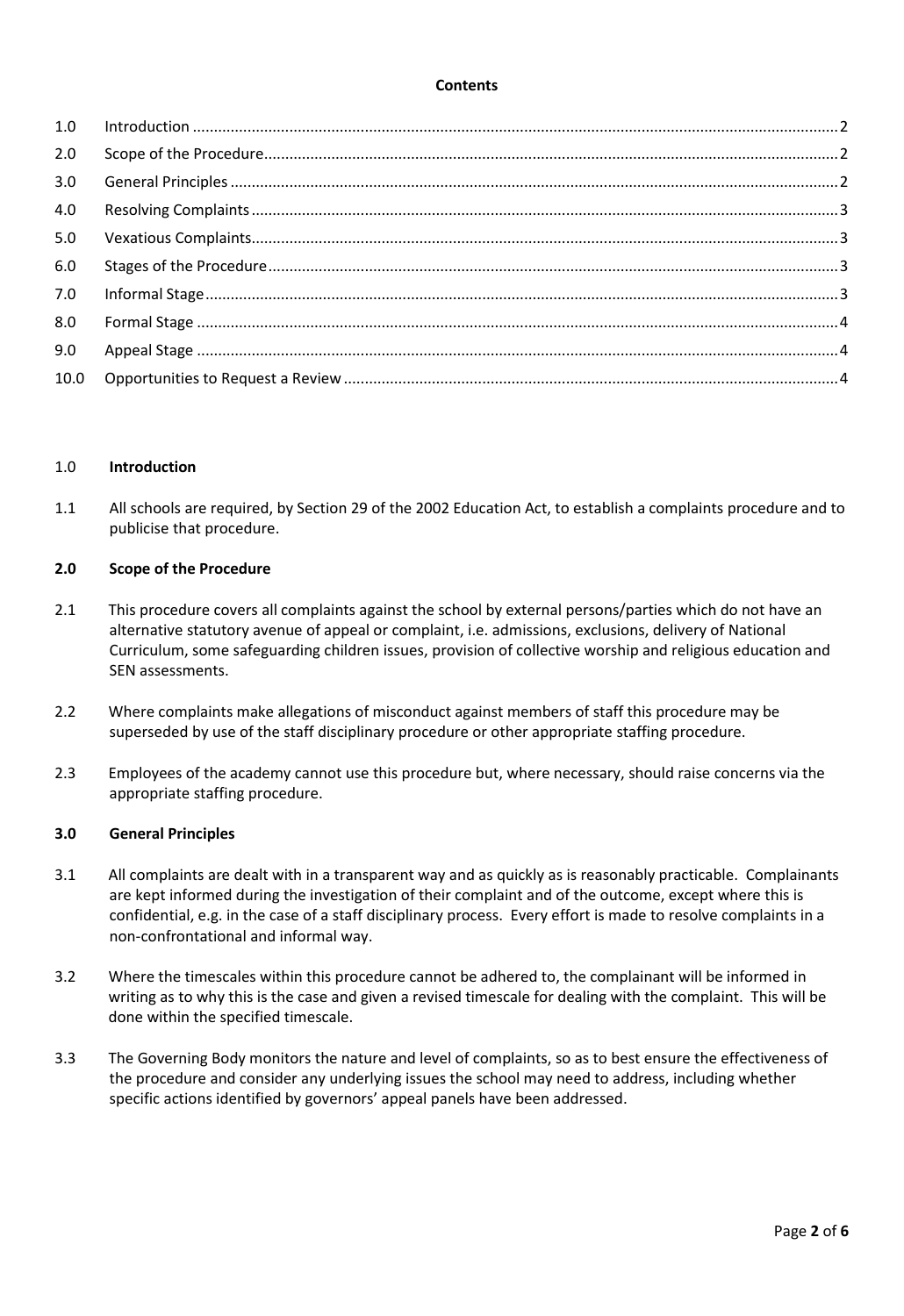- 3.4 There may be rare occasions when, despite all the stages of the procedure having been followed, a complainant remains dissatisfied. If s/he subsequently seeks to re-open the same issue, the Chair of Governors has the right to inform him/her that the procedure has been exhausted and the matter is closed.
- 3.5 Where a complaint relates to a service provided by the Local Authority the relevant LA officers will be involved.

# <span id="page-2-0"></span>**4.0 Resolving Complaints**

- 4.1 At each stage in the procedure the academy will consider the ways in which a complaint can be resolved. It might be sufficient to acknowledge that the complaint is valid in whole or in part. In addition, it may be appropriate to offer one or more of the following:
	- an apology;
	- an explanation;
	- an admission that the situation could have been handled differently or better;
	- an assurance that the event complained of will not recur;
	- an explanation of the steps that have been taken to ensure that it will not happen again;
	- an undertaking to review school policies in light of the complaint.
- 4.2 The complainants is encouraged to state what actions they feel might resolve the problem at any stage. An admission that the academy could have handled the situation better is not the same as an admission of negligence.

# <span id="page-2-1"></span>**5.0 Vexatious Complaints**

- 5.1 On very rare occasions complaints are made that are vexatious, in that an individual persists unreasonably with his/her complaints, or makes complaints in order to make difficulties for the school rather than genuinely to resolve a concern. This may involve making serial complaints about different matters, or continuing to raise the same or similar matters repeatedly. The frequency of contact with the school in such situations may hinder the consideration of the complaint and impede the ability of the headteacher and school to meet the needs of all pupils equitably.
- 5.2 Where a complainant seeks to reopen a matter the same as, or similar to, a matter previously considered under the procedure the Chair of Governors has the right to inform him/her that the procedure has been exhausted and the matter is closed.

#### <span id="page-2-2"></span>**6.0 Stages of the Procedure**

6.1 Many concerns and minor complaints can be resolved quickly and informally. There are many occasions where issues are resolved immediately through the class teacher or another member of staff, depending upon the nature of the complaint. Unless there are exceptional circumstances every effort will be made by the school to have a full discussion with the complainant before moving into the stages of this procedure. Staff and members of the Governing Body should be contacted using the usual communications systems.

# <span id="page-2-3"></span>**7.0 Informal Stage**

- 7.1 If the concern/complaint is not resolved through such discussion, the complainant should contact the Headteacher. The complaint should be made in writing by the complainant, or by another person on their behalf, with their consent (by letter or email).
- 7.2 The Headteacher, or other member of staff nominated by him/her, will meet with the complainant to discuss his/her concerns within ten working days of receiving the complaint. Where necessary the Headteacher, or other nominated member of staff, should carry out a full investigation into the issues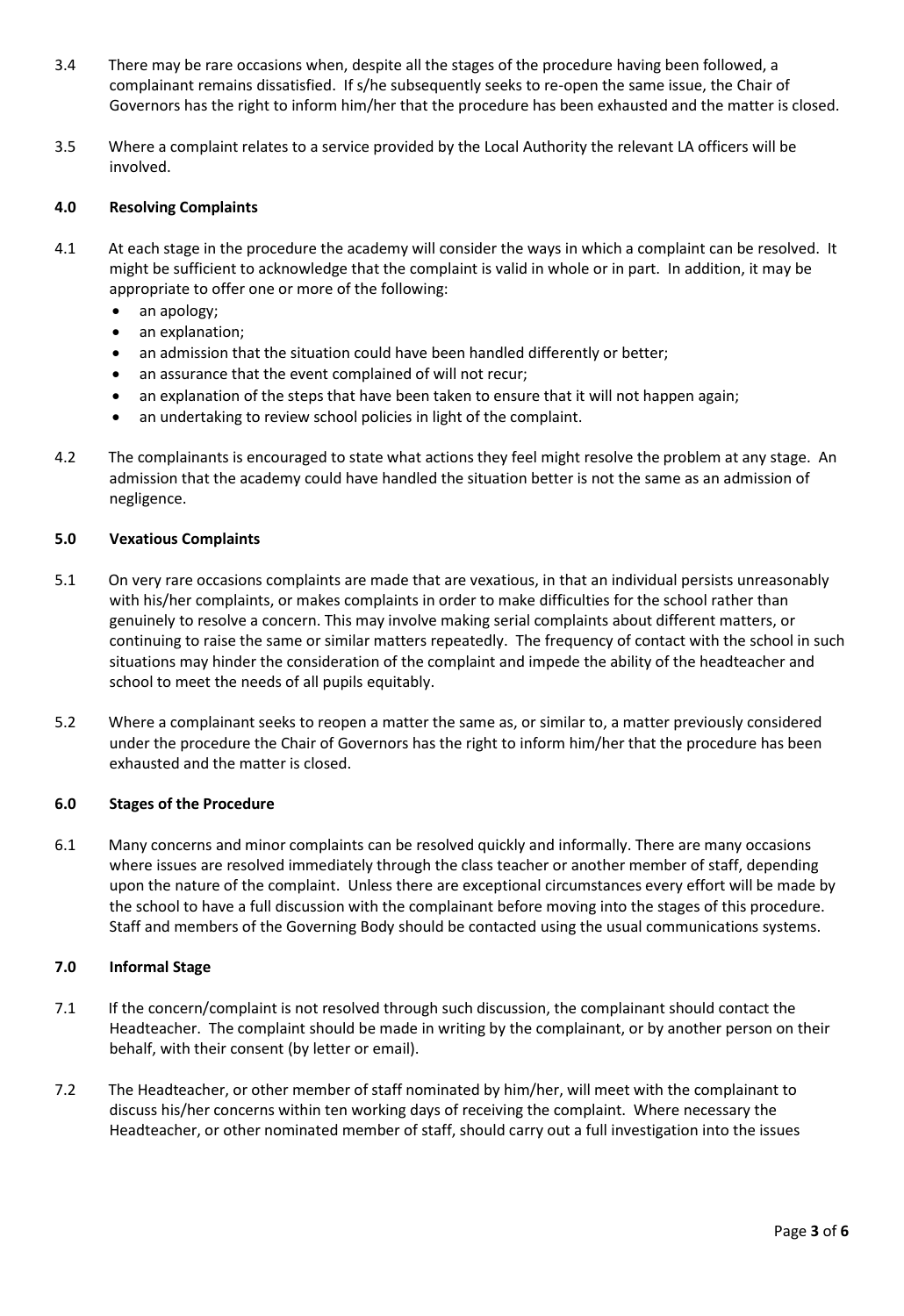raised. The Headteacher will give a written response to the complainant as soon as possible but, in any case, within ten working days of this meeting. Where the complainant is dissatisfied with this response, the complaint should move to the first formal stage of the procedure.

- 7.3 Where the complaint is against the Headteacher the informal stage will be conducted by the Chair of Governors. If the complaint progresses to the formal stage, this stage will be conducted by the Vice Chair or other nominated governor.
- 7.4 Where the complaint is against the Chair of Governors the informal stage will be conducted by the Vice Chair of Governors, or another governor nominated by him/her. If the complaint progresses to the formal stage, this stage will be conducted by another nominated governor.

# <span id="page-3-0"></span>**8.0 Formal Stage**

- 8.1 If the complaint cannot satisfactorily be resolved informally, the complainant should put their complaint in writing to the Chair of Governors (or Vice Chair/ nominated governor where the complaint is against the Headteacher/Chair of Governors), which may be by letter or email, via the school. The Chair/Vice Chair/nominated governor will meet with the complainant to discuss his/her concerns within ten working days of receiving the complaint, or as soon as is reasonably practicable after this.
- 8.2 The Chair/Vice Chair/nominated governor will review the investigation and Headteacher's decision and may confirm this decision or reach a different decision. The Chair/Vice Chair/nominated governor may take appropriate advice.
- 8.3 The Chair/Vice Chair will communicate his/her response in writing to the complainant as soon as possible but, in any case, within ten working days of receiving the written complaint.
- 8.4 Where the complainant is dissatisfied with this response the complaint should move to the appeal stage of the procedure.

#### <span id="page-3-1"></span>**9.0 Appeal Stage**

- 9.1 The complainant should send a written appeal to the Chair of Governors, either by letter or email, or, where the complaint is against the Chair, to the Vice-Chair or other nominated governor. This should state the original complaint and the reasons for on-going dissatisfaction. The Chair of Governors, or nominated governor, may decline to accept a complaint into the Appeal Stage where s/he, acting reasonably, believes that the complaint has been wholly upheld at the Formal Stage and in all the circumstances there is no merit in the matter proceeding further.
- 9.2 A panel will be convened, consisting of a minimum of three members; at least one of these will be independent of the management and running of the academy, which have had no previous involvement in consideration of the complaint. Where the complainant is a parent, governors will consider the possible advantages of this panel including a parent governor. A complaints appeal meeting will be held in accordance with the procedure attached as Appendix A.
- 9.3 The meeting of the governors' panel will take place as soon as possible, but in any case a date should be set and communicated to the complainant within twenty working days of receipt of the appeal. The governors' decision will be communicated in writing to the complainant as soon as possible but, in any case, within five working days of the meeting. The complainant will have no further right to appeal this decision.

#### <span id="page-3-2"></span>**10.0 Opportunities to Request a Review**

10.1 Complaining to the Education Funding Agency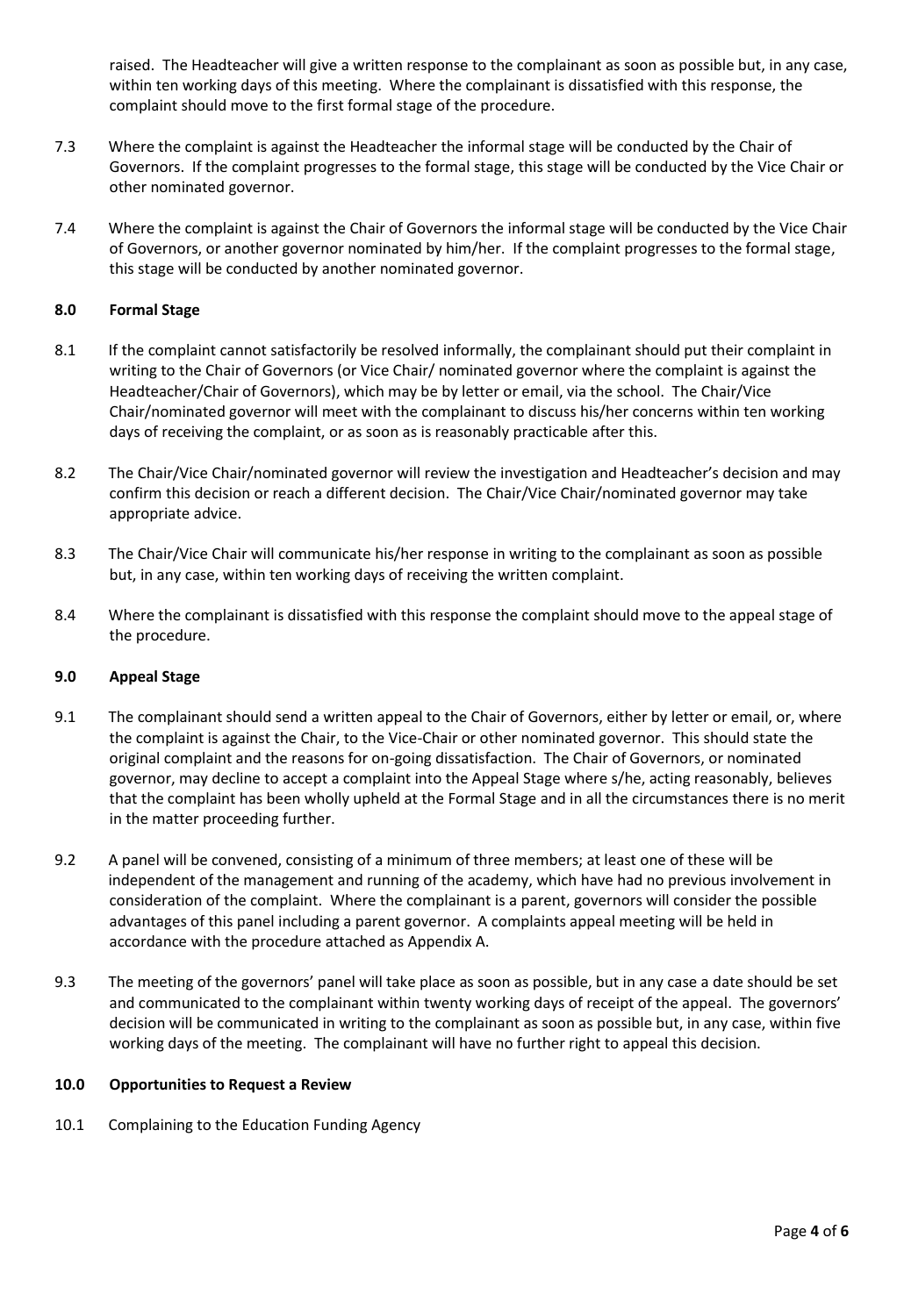- If a complainant believes that the Governing Body has acted unreasonably s/he can complain in writing to the Education Funding Agency (EFA) that handles all complaints about academies. Details of how to complain can be found on https://www.education.gov.uk/form/school-complaints-form
- 10.2 Complaining to Ofsted
	- Ofsted has powers to investigate certain types of complaint from parents to help them to decide whether to inspect a school.
- N.B Before complaining to the Education Funding Agency or Ofsted, it would be expected that all stages of this procedure had been exhausted.

# **APPENDIX A**

- 1) Conduct of Complaints Appeal Meetings
- 2) Although this procedure is formal, the hearing should be conducted in as informal as way as possible, and the Chair of the panel should make every effort to make all parties feel comfortable.
- 3) The date of the meeting must be agreed with all parties and witnesses and all relevant documentation must be circulated to all parties at least five working days in advance of the meeting.
- 4) The meeting should have minutes taken.
- 5) The meeting will comprise:
	- At least a three members, (at least one of these will be independent of the management and running of the academy), who have had no previous involvement in consideration of the complaint.

In Attendance:-

- the complainant, with a companion if desired;
- the Headteacher and/or Chair of Governors, as appropriate;
- a minute taker, appointed by the governors;
- 6) Members of staff, who have been involved in the issue, or other witnesses, may be called upon by either side to attend part of the meeting to provide information to the panel.
- 7) The panel members will select a Chair from amongst their number.
- 8) The Chair of the panel will introduce all the parties present and explain the procedure to be followed, and that every effort will be made to keep the process as informal as possible.
- 9) The complainant (or his/her companion) will outline his/her complaint and explain why s/he is dissatisfied with the academy's response to date. The complainant may call any witnesses in support of his/her complaint who will attend the meeting only for the time that they are providing information, and may be questioned by all parties.